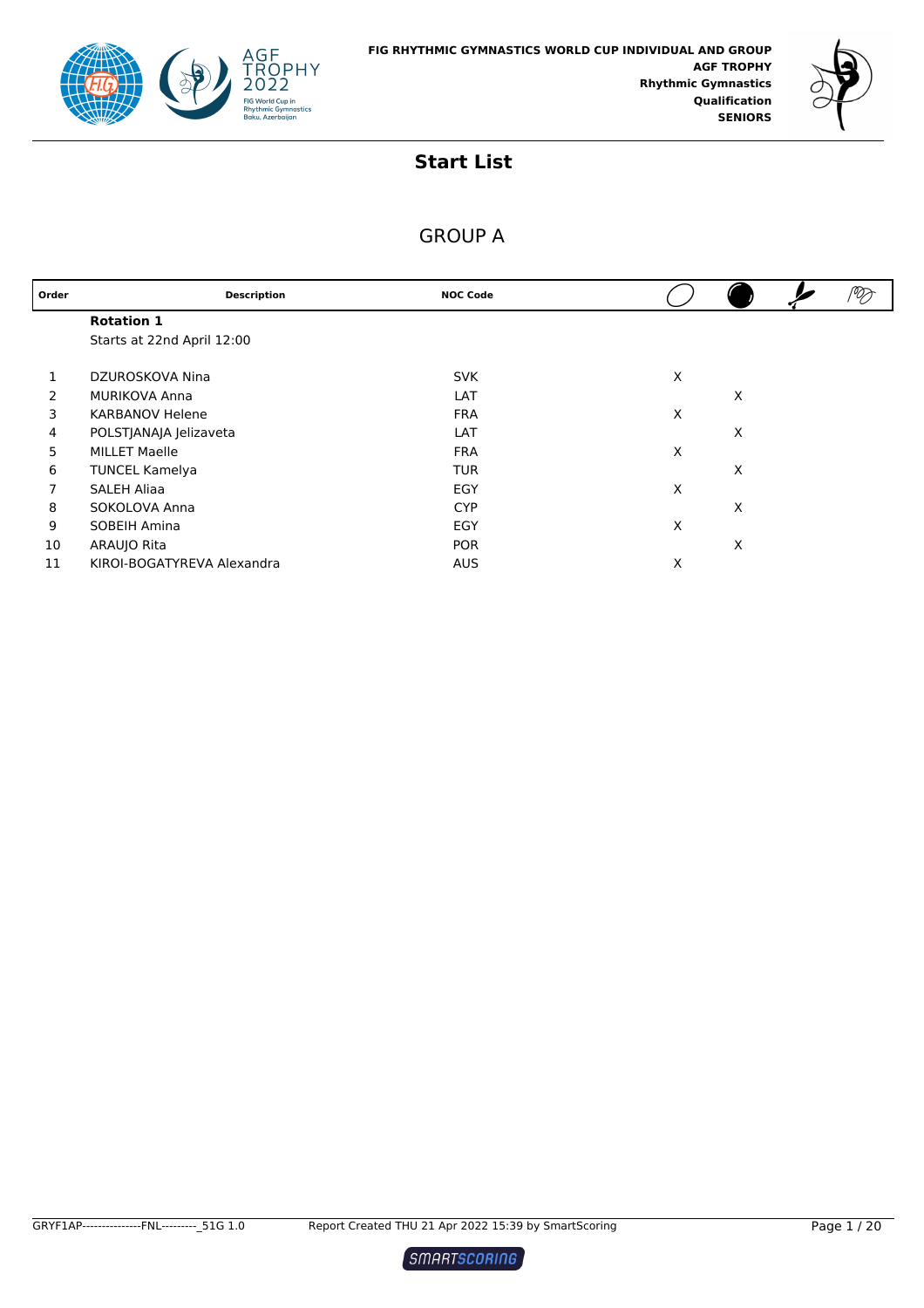



| Order | <b>Description</b>         | <b>NOC Code</b> |   |   | ⅋ |
|-------|----------------------------|-----------------|---|---|---|
|       | <b>Rotation 2</b>          |                 |   |   |   |
|       | Starts at 22nd April 12:33 |                 |   |   |   |
|       | DZUROSKOVA Nina            | <b>SVK</b>      |   | X |   |
| 2     | <b>MURIKOVA Anna</b>       | LAT             | X |   |   |
| 3     | <b>KARBANOV Helene</b>     | <b>FRA</b>      |   | X |   |
| 4     | POLSTJANAJA Jelizaveta     | LAT             | X |   |   |
| 5     | <b>MILLET Maelle</b>       | <b>FRA</b>      |   | X |   |
| 6     | <b>TUNCEL Kamelya</b>      | <b>TUR</b>      | X |   |   |
|       | <b>SALEH Aliaa</b>         | EGY             |   | X |   |
| 8     | SOKOLOVA Anna              | <b>CYP</b>      | X |   |   |
| 9     | SOBEIH Amina               | EGY             |   | X |   |
| 10    | ARAUJO Rita                | <b>POR</b>      | X |   |   |
| 11    | KIROI-BOGATYREVA Alexandra | <b>AUS</b>      |   | X |   |

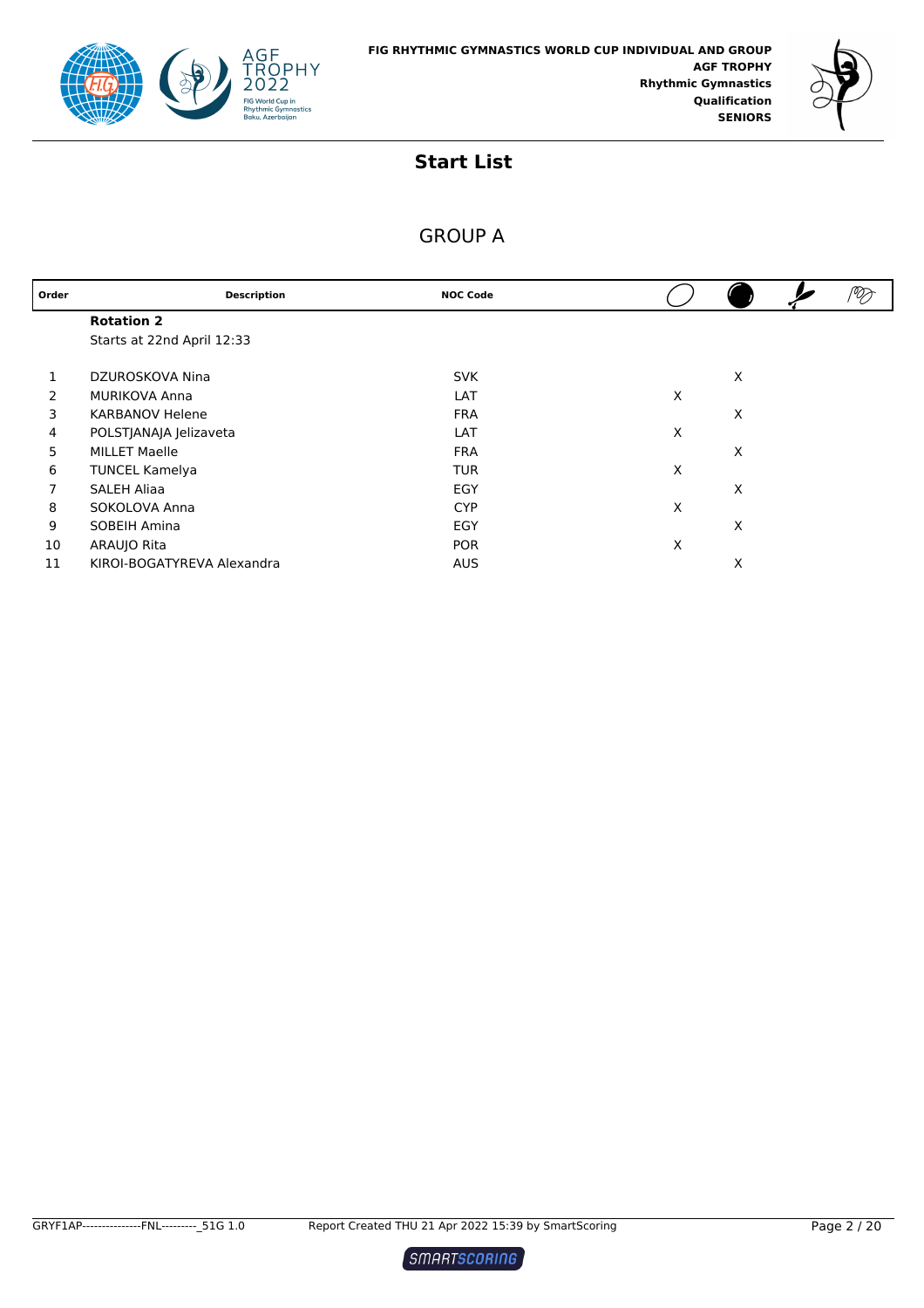



| Order | <b>Description</b>            | <b>NOC Code</b> |   |   |  |
|-------|-------------------------------|-----------------|---|---|--|
|       | <b>Rotation 1</b>             |                 |   |   |  |
|       | Starts at 22nd April 13:06    |                 |   |   |  |
|       |                               |                 |   |   |  |
|       | <b>MIZUNO Lili</b>            | <b>USA</b>      | X |   |  |
| 2     | <b>ATAMANOV Daria</b>         | <b>ISR</b>      |   | X |  |
| 3     | <b>GRISKENAS Evita</b>        | <b>USA</b>      | X |   |  |
| 4     | KOIBAKAR Bayan                | <b>KAZ</b>      |   | X |  |
| 5     | <b>WIESNER Hanna Panna</b>    | <b>HUN</b>      | X |   |  |
| 6     | <b>TANIYEVA Elzhana</b>       | <b>KAZ</b>      |   | X |  |
| 7     | <b>KOCSIS Evelin Viktoria</b> | <b>HUN</b>      | X |   |  |
| 8     | <b>HOPMAN Havana</b>          | <b>NZL</b>      |   | X |  |
| 9     | NEIVA Ana Luisa               | <b>BRA</b>      | X |   |  |
| 10    | MARTINEZ FAINBERG Sol         | ARG             | X |   |  |

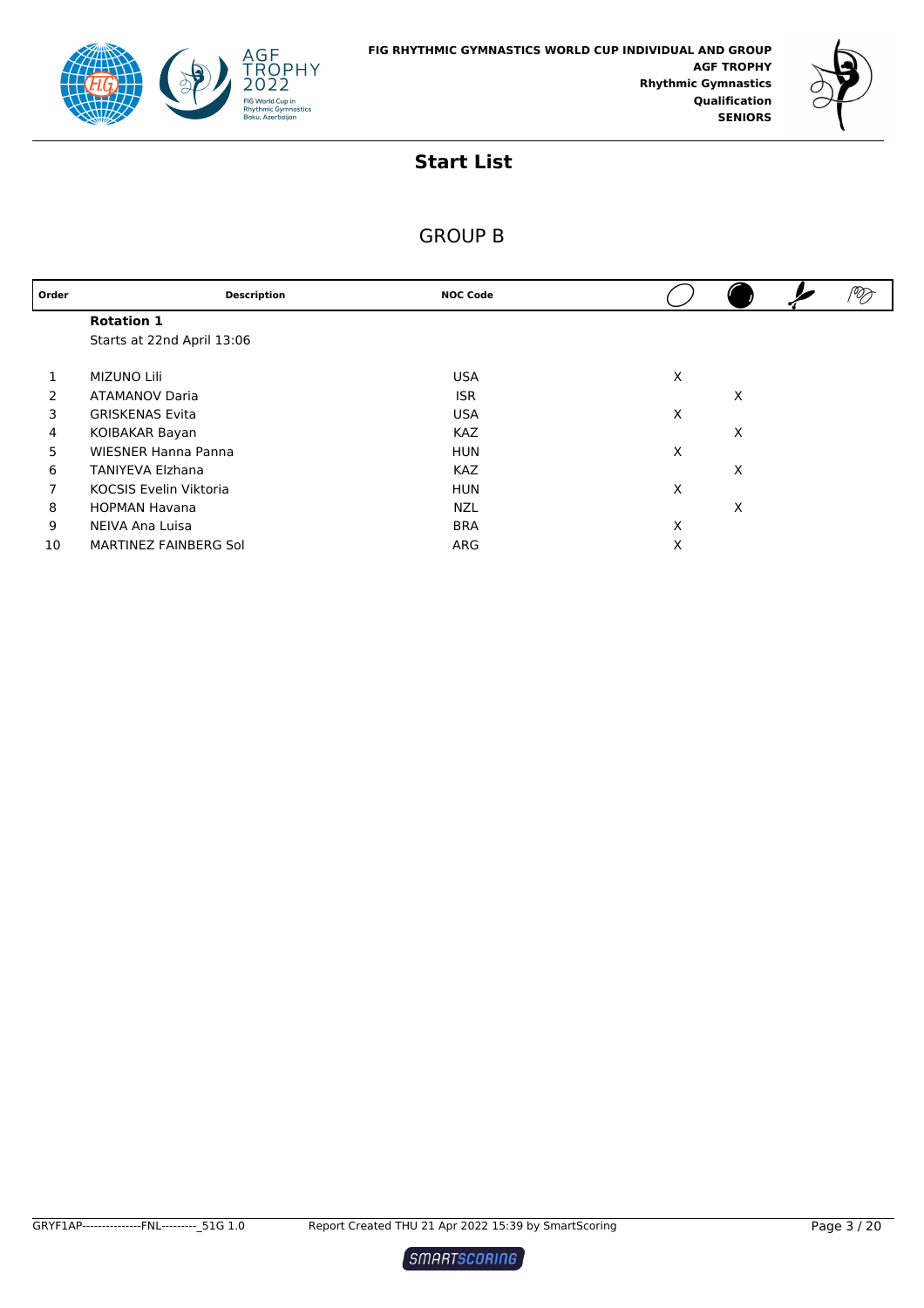



| Order | <b>Description</b>            | <b>NOC Code</b> |   |   |  |
|-------|-------------------------------|-----------------|---|---|--|
|       | <b>Rotation 2</b>             |                 |   |   |  |
|       | Starts at 22nd April 13:36    |                 |   |   |  |
|       | <b>MIZUNO Lili</b>            | <b>USA</b>      |   | X |  |
| 2     | <b>ATAMANOV Daria</b>         | <b>ISR</b>      | X |   |  |
| 3     | <b>GRISKENAS Evita</b>        | <b>USA</b>      |   | X |  |
| 4     | KOIBAKAR Bayan                | <b>KAZ</b>      | X |   |  |
| 5     | <b>WIESNER Hanna Panna</b>    | <b>HUN</b>      |   | X |  |
| 6     | <b>TANIYEVA Elzhana</b>       | <b>KAZ</b>      | X |   |  |
| 7     | <b>KOCSIS Evelin Viktoria</b> | <b>HUN</b>      |   | X |  |
| 8     | <b>HOPMAN Havana</b>          | <b>NZL</b>      | X |   |  |
| 9     | NEIVA Ana Luisa               | <b>BRA</b>      |   | X |  |
| 10    | MARTINEZ FAINBERG Sol         | ARG             |   | X |  |

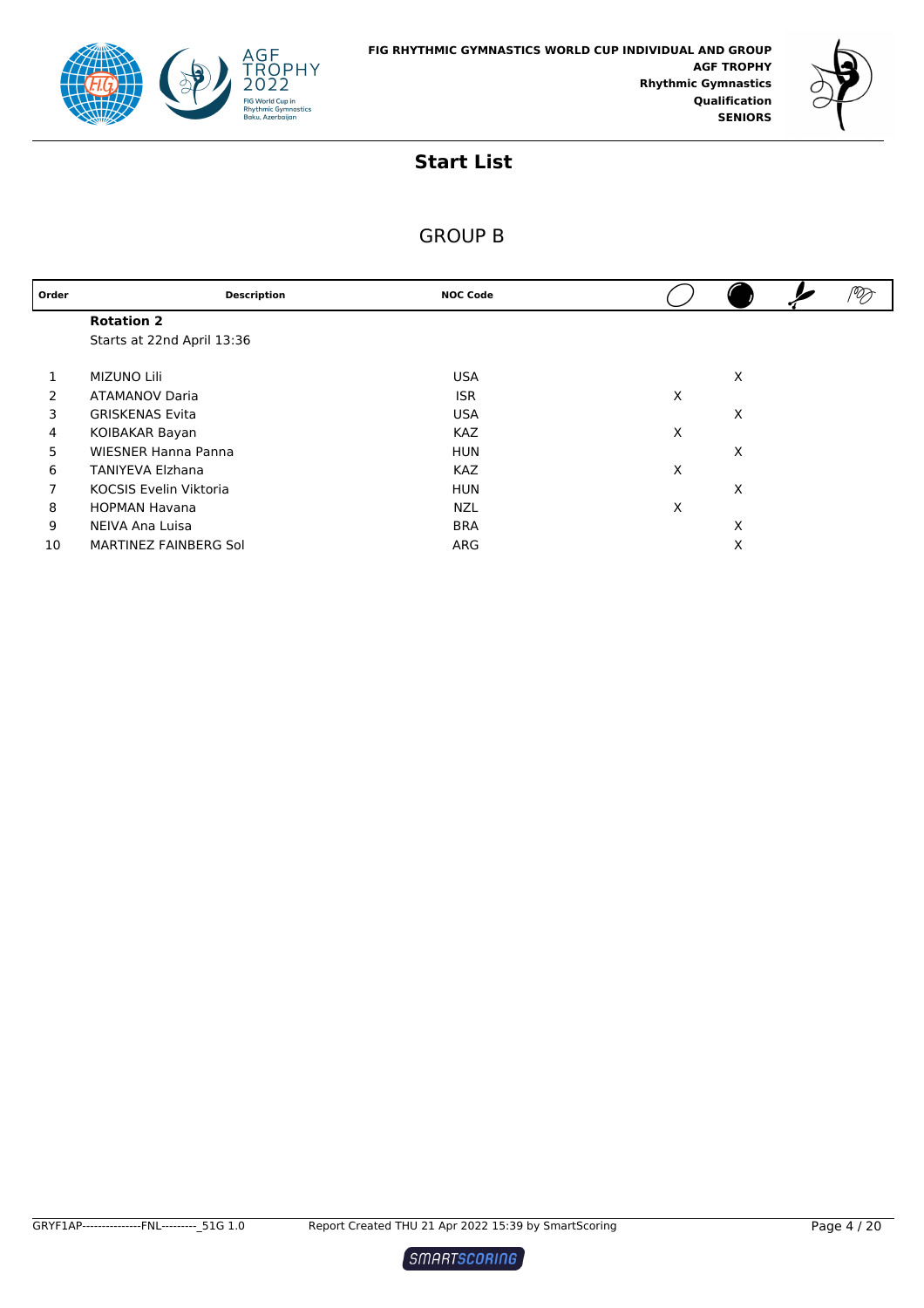



| <b>Description</b>         | <b>NOC Code</b> |     |   | V |
|----------------------------|-----------------|-----|---|---|
| <b>Rotation 1</b>          |                 |     |   |   |
| Starts at 22nd April 15:00 |                 |     |   |   |
|                            |                 |     |   |   |
|                            |                 |     |   |   |
| <b>JALILOVA Arzu</b>       | AZE             |     | X |   |
| ROSZATYCKA Malgorzata      | <b>POL</b>      | X   |   |   |
| AGHAMIROVA Zohra           | <b>AZE</b>      |     | X |   |
| <b>HEICHEL Emilia</b>      | <b>POL</b>      | X   |   |   |
| IZABEKOVA Aisha            | <b>KGZ</b>      |     | X |   |
| <b>FRIZELLE Gemma</b>      | <b>GBR</b>      | X   |   |   |
| <b>IKROMOVA Takhmina</b>   | <b>UZB</b>      |     | X |   |
| AMZAN Izzah                | MAS             | X   |   |   |
| <b>KORNIYCHUK Cristina</b> | <b>ESP</b>      |     | X |   |
|                            | NG Joe Ee       | MAS | X |   |

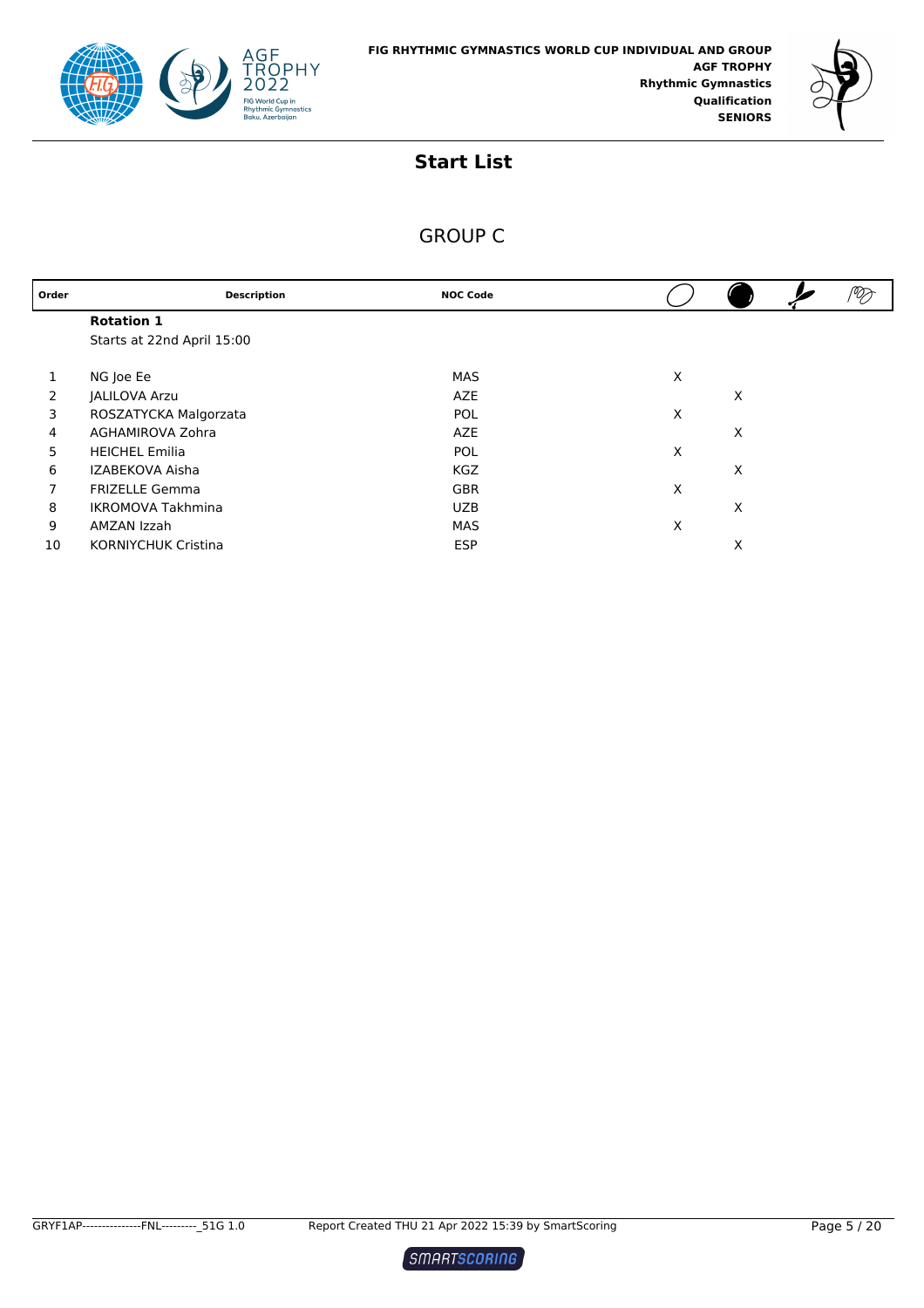



| Order | <b>Description</b>         | <b>NOC Code</b> |   | V |
|-------|----------------------------|-----------------|---|---|
|       | <b>Rotation 2</b>          |                 |   |   |
|       | Starts at 22nd April 15:30 |                 |   |   |
|       |                            |                 |   |   |
|       | NG Joe Ee                  | MAS             | X |   |
| 2     | JALILOVA Arzu              | <b>AZE</b>      | X |   |
| 3     | ROSZATYCKA Malgorzata      | POL             | X |   |
| 4     | AGHAMIROVA Zohra           | AZE             | X |   |
| 5     | <b>HEICHEL Emilia</b>      | <b>POL</b>      | X |   |
| 6     | IZABEKOVA Aisha            | <b>KGZ</b>      | X |   |
| 7     | <b>FRIZELLE Gemma</b>      | <b>GBR</b>      | X |   |
| 8     | <b>IKROMOVA Takhmina</b>   | <b>UZB</b>      | X |   |
| 9     | AMZAN Izzah                | MAS             | X |   |
| 10    | <b>KORNIYCHUK Cristina</b> | <b>ESP</b>      | X |   |

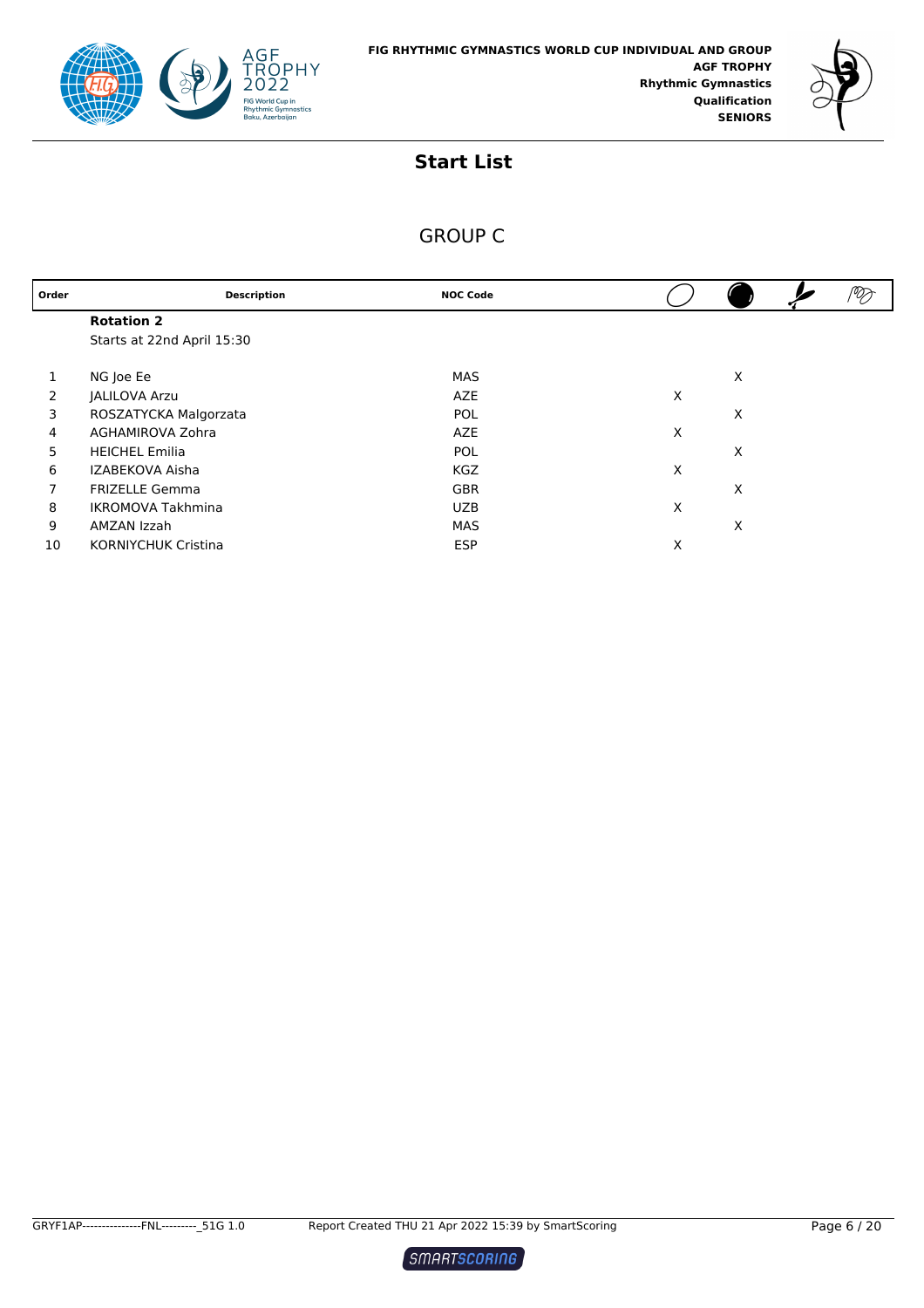



| Order | <b>Description</b>         | <b>NOC Code</b> |   |   | PØJ |
|-------|----------------------------|-----------------|---|---|-----|
|       | <b>Rotation 1</b>          |                 |   |   |     |
|       | Starts at 22nd April 16:00 |                 |   |   |     |
|       | KALEYN Boryana             | <b>BUL</b>      | X |   |     |
| 2     | <b>GANZORIG Gunchinmaa</b> | MGL             |   | X |     |
| 3     | <b>BREZALIEVA Eva</b>      | <b>BUL</b>      | X |   |     |
| 4     | <b>BALDASSARRI Milena</b>  | <b>ITA</b>      |   | X |     |
| 5     | JAMIL Elisabeth            | <b>FIN</b>      | X |   |     |
| 6     | RAFFAELI Sofia             | <b>ITA</b>      |   | X |     |
| 7     | ARBOLISHVILI Ketevan       | GEO             | X |   |     |
| 8     | KATZ Adi Asya              | <b>ISR</b>      |   | X |     |
| 9     | <b>KITA Sumire</b>         | <b>JPN</b>      | X |   |     |
| 10    | <b>VEDENEEVA Ekaterina</b> | <b>SLO</b>      |   | X |     |
| 11    | YAMADA Aino                | <b>JPN</b>      | X |   |     |

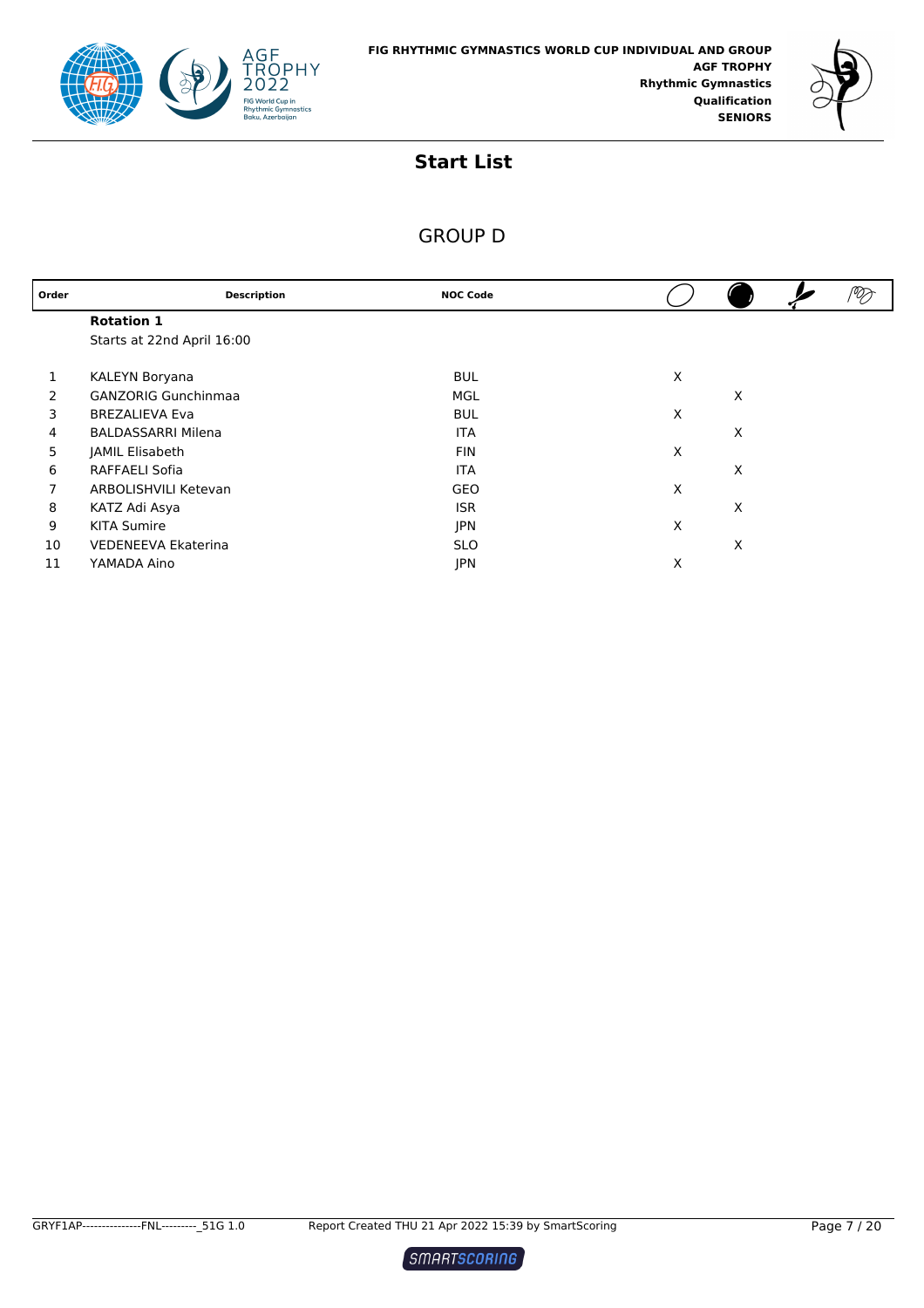



| Order | <b>Description</b>         | <b>NOC Code</b> |   |   |  |
|-------|----------------------------|-----------------|---|---|--|
|       | <b>Rotation 2</b>          |                 |   |   |  |
|       | Starts at 22nd April 16:33 |                 |   |   |  |
|       | KALEYN Boryana             | <b>BUL</b>      |   | X |  |
| 2     | <b>GANZORIG Gunchinmaa</b> | MGL             | X |   |  |
| 3     | <b>BREZALIEVA Eva</b>      | <b>BUL</b>      |   | X |  |
| 4     | <b>BALDASSARRI Milena</b>  | <b>ITA</b>      | Χ |   |  |
| 5     | JAMIL Elisabeth            | <b>FIN</b>      |   | X |  |
| 6     | RAFFAELI Sofia             | <b>ITA</b>      | X |   |  |
| 7     | ARBOLISHVILI Ketevan       | <b>GEO</b>      |   | X |  |
| 8     | KATZ Adi Asya              | <b>ISR</b>      | X |   |  |
| 9     | <b>KITA Sumire</b>         | <b>JPN</b>      |   | X |  |
| 10    | <b>VEDENEEVA Ekaterina</b> | <b>SLO</b>      | Х |   |  |
| 11    | YAMADA Aino                | <b>JPN</b>      |   | X |  |

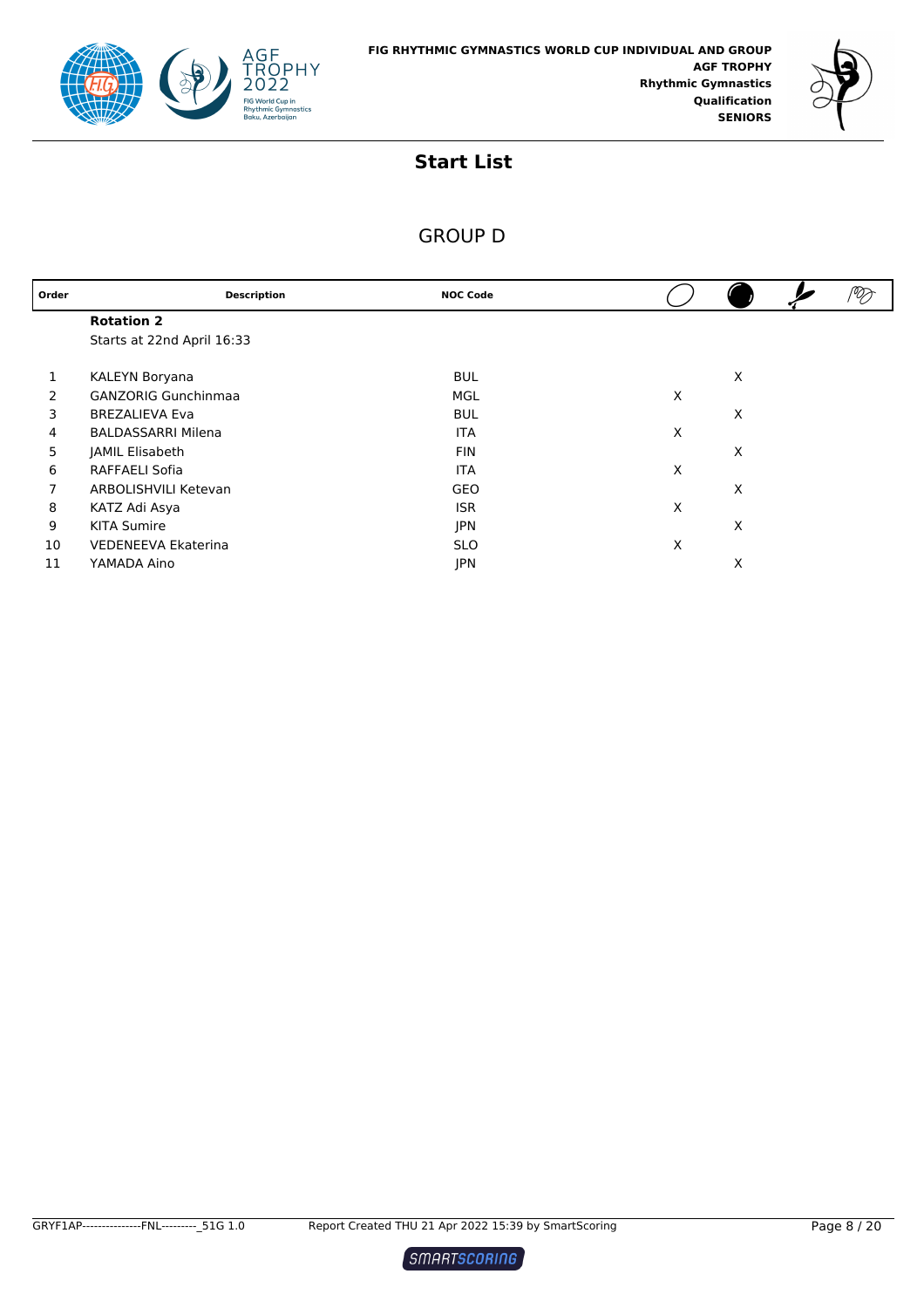



| Order | <b>Description</b>         | <b>NOC Code</b> | D |
|-------|----------------------------|-----------------|---|
|       | <b>Rotation 1</b>          |                 |   |
|       | Starts at 22nd April 17:30 |                 |   |
|       |                            |                 |   |
|       | <b>ITALY</b>               | <b>ITA</b>      | X |
| 2     | LATVIA                     | LAT             | X |
| 3     | <b>JAPAN</b>               | JPN             | Х |
| 4     | <b>ESTONIA</b>             | <b>EST</b>      | X |
| 5     | MALAYSIA                   | <b>MAS</b>      | X |
| 6     | <b>UZBEKISTAN</b>          | <b>UZB</b>      | X |
|       | KAZAKHSTAN                 | <b>KAZ</b>      | Х |
|       |                            |                 |   |

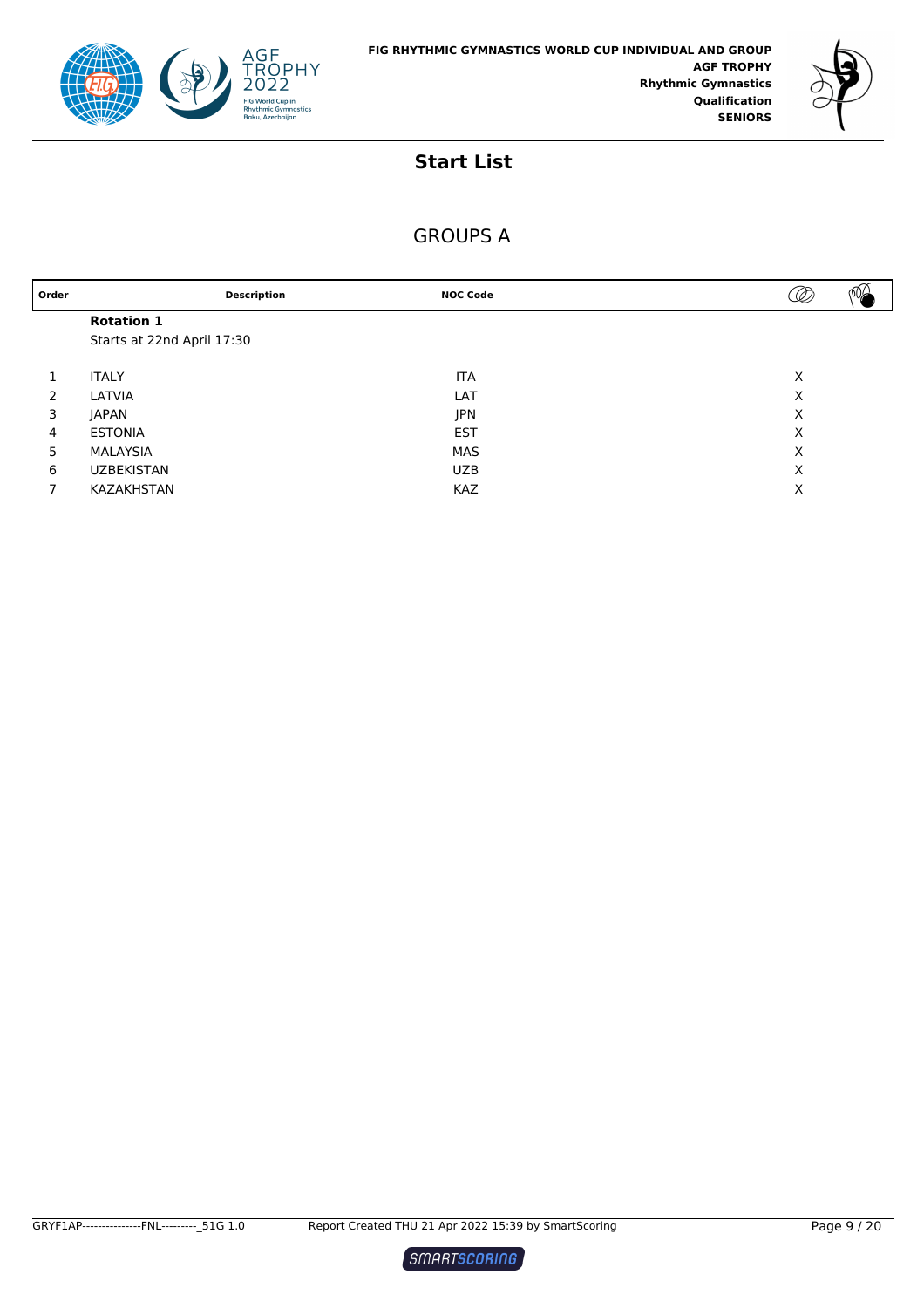



| Order |                            | <b>Description</b> | <b>NOC Code</b> | Ø | $\sqrt{2}$ |
|-------|----------------------------|--------------------|-----------------|---|------------|
|       | <b>Rotation 1</b>          |                    |                 |   |            |
|       | Starts at 22nd April 18:20 |                    |                 |   |            |
|       |                            |                    |                 |   |            |
|       | <b>GEORGIA</b>             |                    | GEO             | X |            |
| 2     | <b>FINLAND</b>             |                    | <b>FIN</b>      | X |            |
| 3     | <b>SPAIN</b>               |                    | <b>ESP</b>      | X |            |
| 4     | AZERBAIJAN                 |                    | AZE             | X |            |
| 5     | SLOVAKIA                   |                    | <b>SVK</b>      | X |            |
| 6     | <b>ISRAEL</b>              |                    | <b>ISR</b>      | X |            |
|       | GERMANY                    |                    | <b>GER</b>      | X |            |
|       |                            |                    |                 |   |            |

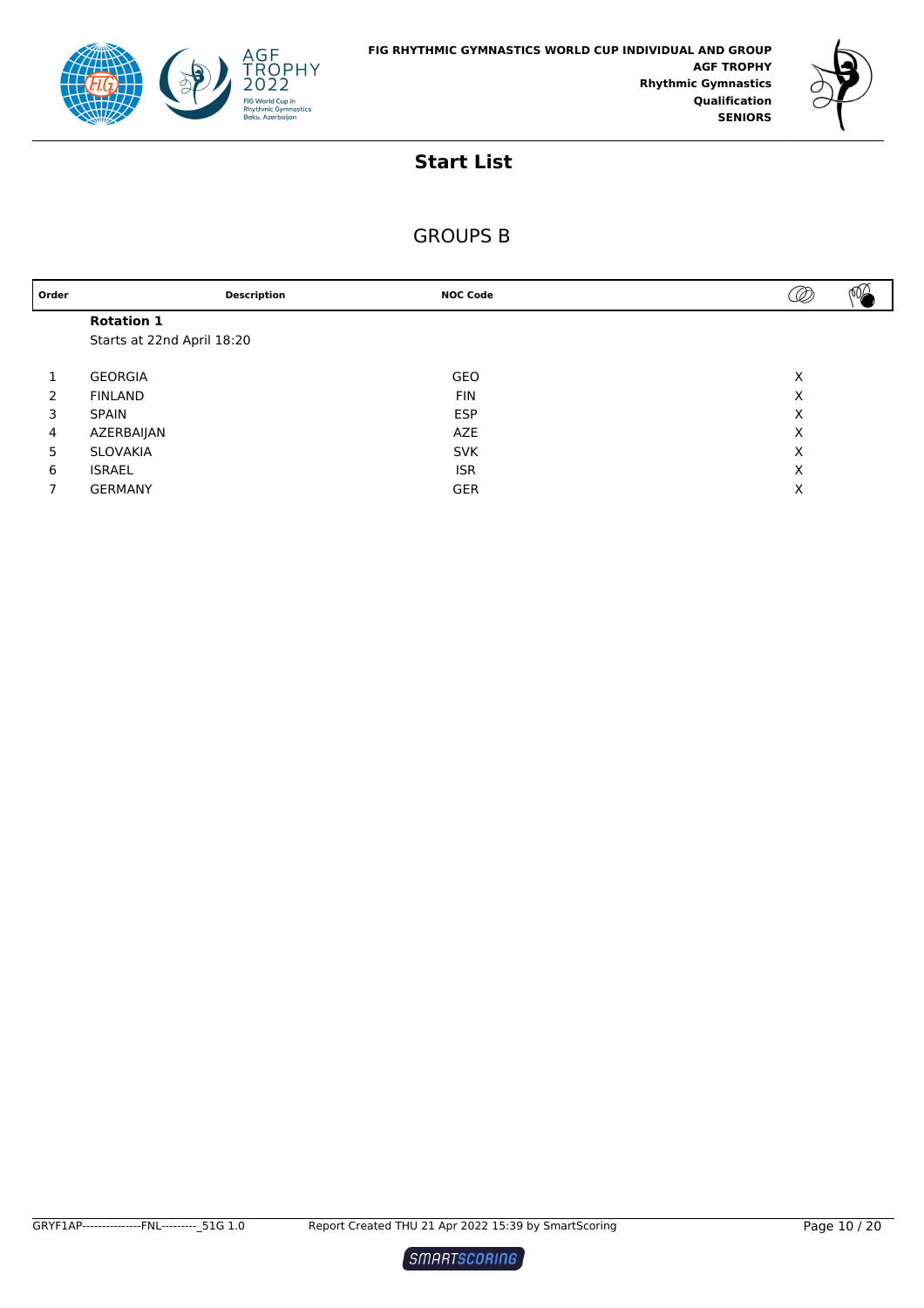



| Order | <b>Description</b>            | <b>NOC Code</b> |   | V) |
|-------|-------------------------------|-----------------|---|----|
|       | <b>Rotation 3</b>             |                 |   |    |
|       | Starts at 23rd April 12:00    |                 |   |    |
|       |                               |                 |   |    |
| 1     | MIZUNO Lili                   | <b>USA</b>      | X |    |
| 2     | <b>ATAMANOV Daria</b>         | <b>ISR</b>      |   | X  |
| 3     | <b>GRISKENAS Evita</b>        | <b>USA</b>      | X |    |
| 4     | KOIBAKAR Bayan                | <b>KAZ</b>      |   | X  |
| 5     | <b>WIESNER Hanna Panna</b>    | <b>HUN</b>      | X |    |
| 6     | <b>TANIYEVA Elzhana</b>       | <b>KAZ</b>      |   | X  |
| 7     | <b>KOCSIS Evelin Viktoria</b> | <b>HUN</b>      | X |    |
| 8     | <b>HOPMAN Havana</b>          | <b>NZL</b>      |   | X  |
| 9     | NEIVA Ana Luisa               | <b>BRA</b>      | X |    |
| 10    | MARTINEZ FAINBERG Sol         | ARG             | X |    |

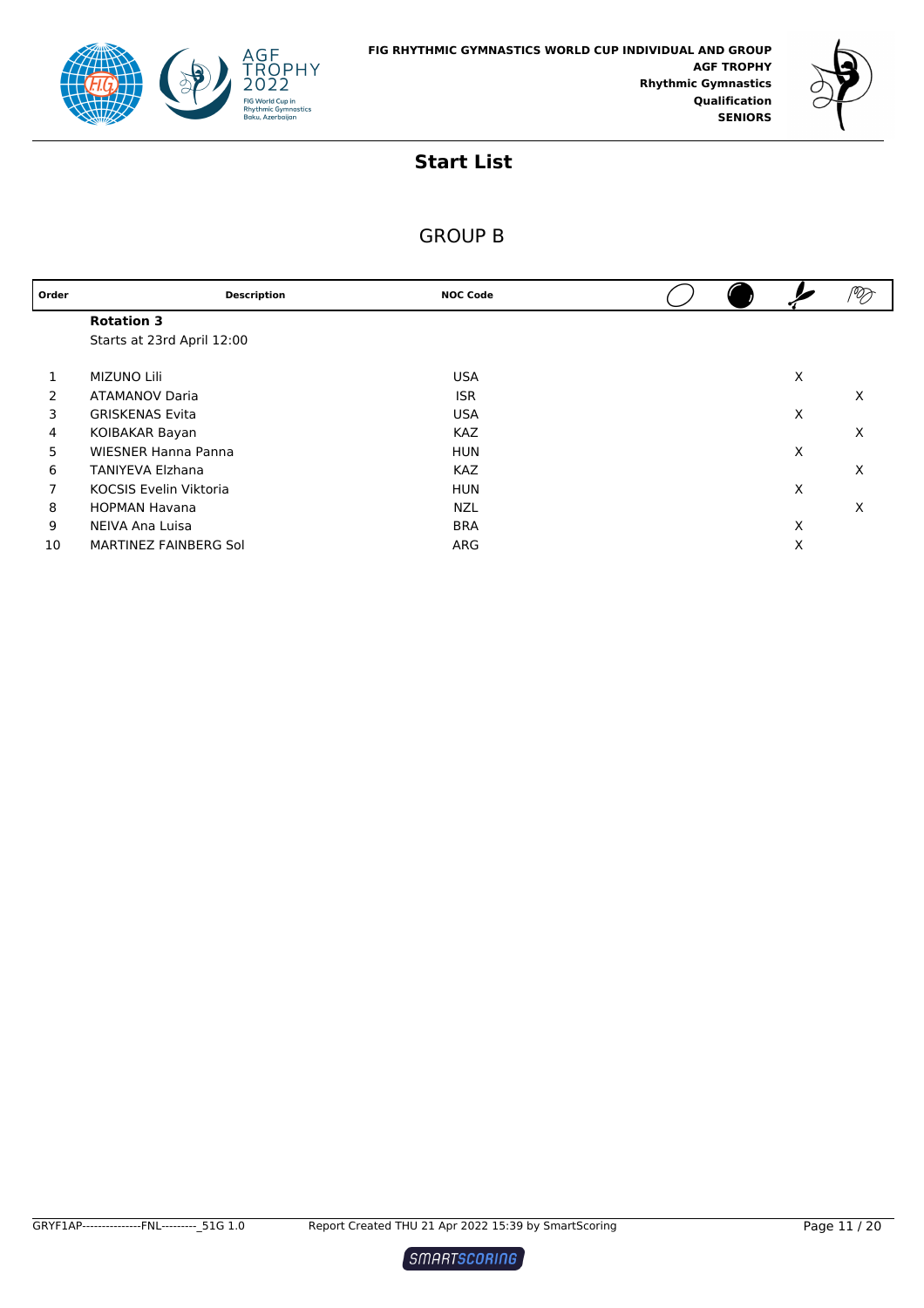



| Order | <b>Description</b>            | <b>NOC Code</b> |   | $\mathscr{D}_{\!\!\mathscr{D}}$ |
|-------|-------------------------------|-----------------|---|---------------------------------|
|       | <b>Rotation 4</b>             |                 |   |                                 |
|       | Starts at 23rd April 12:30    |                 |   |                                 |
|       |                               |                 |   |                                 |
| 1     | <b>MIZUNO Lili</b>            | <b>USA</b>      |   | X                               |
| 2     | <b>ATAMANOV Daria</b>         | <b>ISR</b>      | X |                                 |
| 3     | <b>GRISKENAS Evita</b>        | <b>USA</b>      |   | X                               |
| 4     | KOIBAKAR Bayan                | <b>KAZ</b>      | X |                                 |
| 5     | <b>WIESNER Hanna Panna</b>    | <b>HUN</b>      |   | X                               |
| 6     | <b>TANIYEVA Elzhana</b>       | <b>KAZ</b>      | X |                                 |
| 7     | <b>KOCSIS Evelin Viktoria</b> | <b>HUN</b>      |   | X                               |
| 8     | <b>HOPMAN Havana</b>          | <b>NZL</b>      | X |                                 |
| 9     | NEIVA Ana Luisa               | <b>BRA</b>      |   | X                               |
| 10    | MARTINEZ FAINBERG Sol         | ARG             |   | X                               |

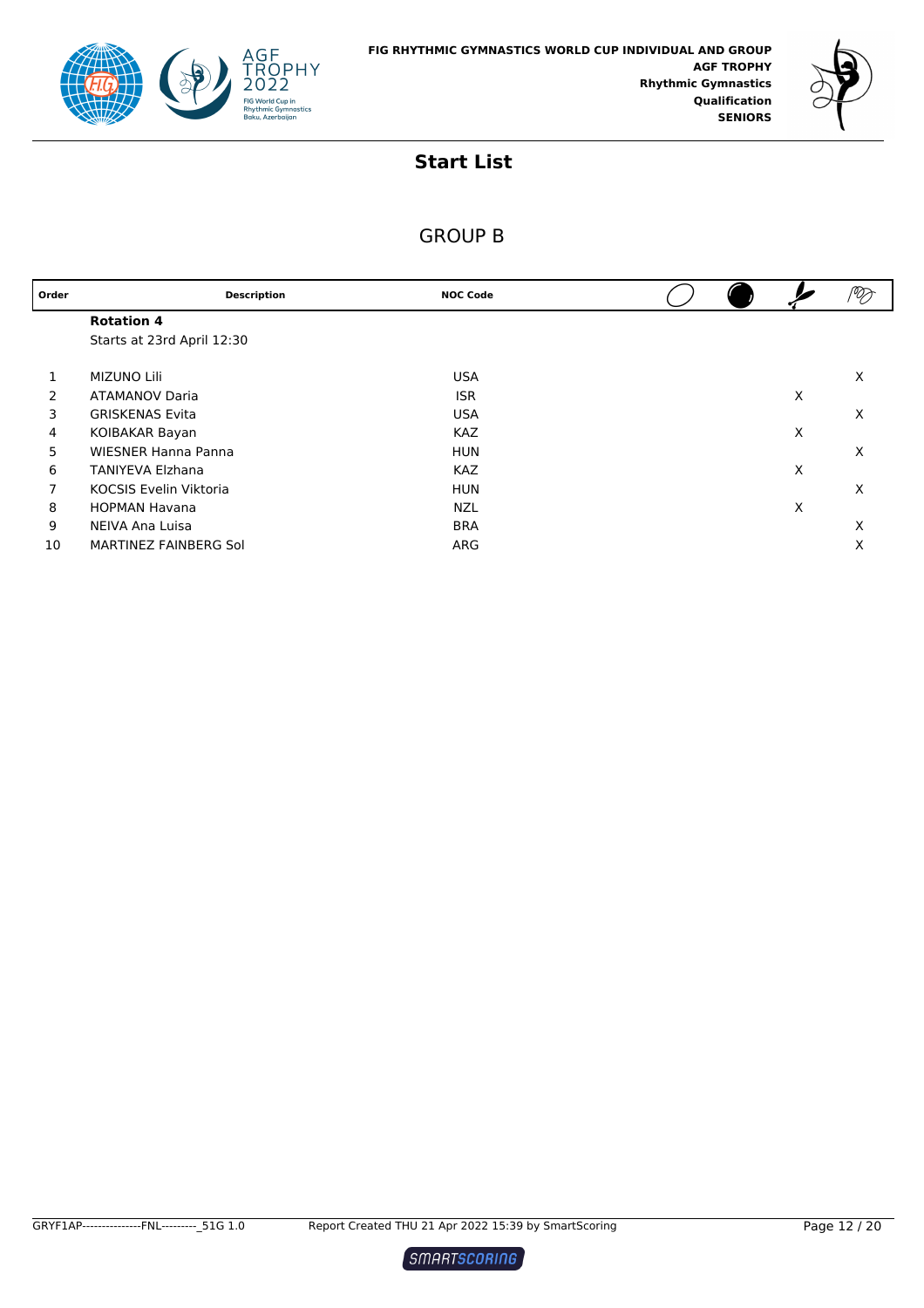



| Order | <b>Description</b>         | <b>NOC Code</b> |  |   | $^\circ\!\!\mathscr{D}$ |
|-------|----------------------------|-----------------|--|---|-------------------------|
|       | <b>Rotation 3</b>          |                 |  |   |                         |
|       | Starts at 23rd April 13:00 |                 |  |   |                         |
|       | DZUROSKOVA Nina            | <b>SVK</b>      |  | X |                         |
| 2     | <b>MURIKOVA Anna</b>       | LAT             |  |   | X                       |
| 3     | <b>KARBANOV Helene</b>     | <b>FRA</b>      |  | X |                         |
| 4     | POLSTJANAJA Jelizaveta     | LAT             |  |   | X                       |
| 5     | <b>MILLET Maelle</b>       | <b>FRA</b>      |  | X |                         |
| 6     | <b>TUNCEL Kamelya</b>      | <b>TUR</b>      |  |   | X                       |
|       | SALEH Aliaa                | EGY             |  | X |                         |
| 8     | SOKOLOVA Anna              | <b>CYP</b>      |  |   | X                       |
| 9     | SOBEIH Amina               | EGY             |  | X |                         |
| 10    | ARAUJO Rita                | <b>POR</b>      |  |   | X                       |
| 11    | KIROI-BOGATYREVA Alexandra | <b>AUS</b>      |  | X |                         |

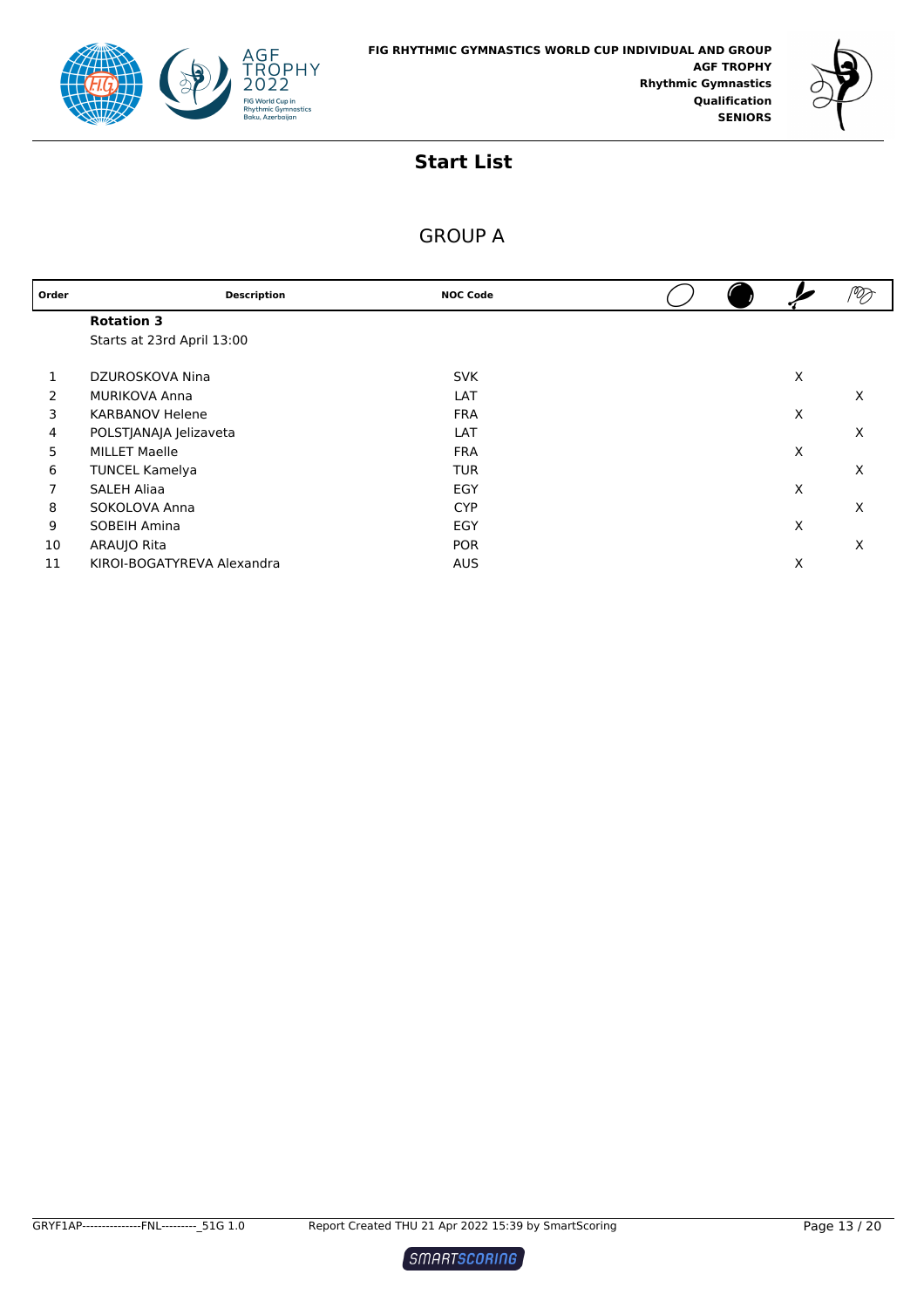



| Order | <b>Description</b>         | <b>NOC Code</b> |  |   | ⅋ |
|-------|----------------------------|-----------------|--|---|---|
|       | <b>Rotation 4</b>          |                 |  |   |   |
|       | Starts at 23rd April 13:33 |                 |  |   |   |
|       | DZUROSKOVA Nina            | <b>SVK</b>      |  |   | X |
| 2     | <b>MURIKOVA Anna</b>       | LAT             |  | X |   |
| 3     | <b>KARBANOV Helene</b>     | <b>FRA</b>      |  |   | X |
| 4     | POLSTJANAJA Jelizaveta     | LAT             |  | X |   |
| 5     | <b>MILLET Maelle</b>       | <b>FRA</b>      |  |   | X |
| 6     | <b>TUNCEL Kamelya</b>      | <b>TUR</b>      |  | X |   |
| 7     | SALEH Aliaa                | EGY             |  |   | X |
| 8     | SOKOLOVA Anna              | <b>CYP</b>      |  | X |   |
| 9     | SOBEIH Amina               | EGY             |  |   | X |
| 10    | ARAUJO Rita                | <b>POR</b>      |  | X |   |
| 11    | KIROI-BOGATYREVA Alexandra | <b>AUS</b>      |  |   | X |

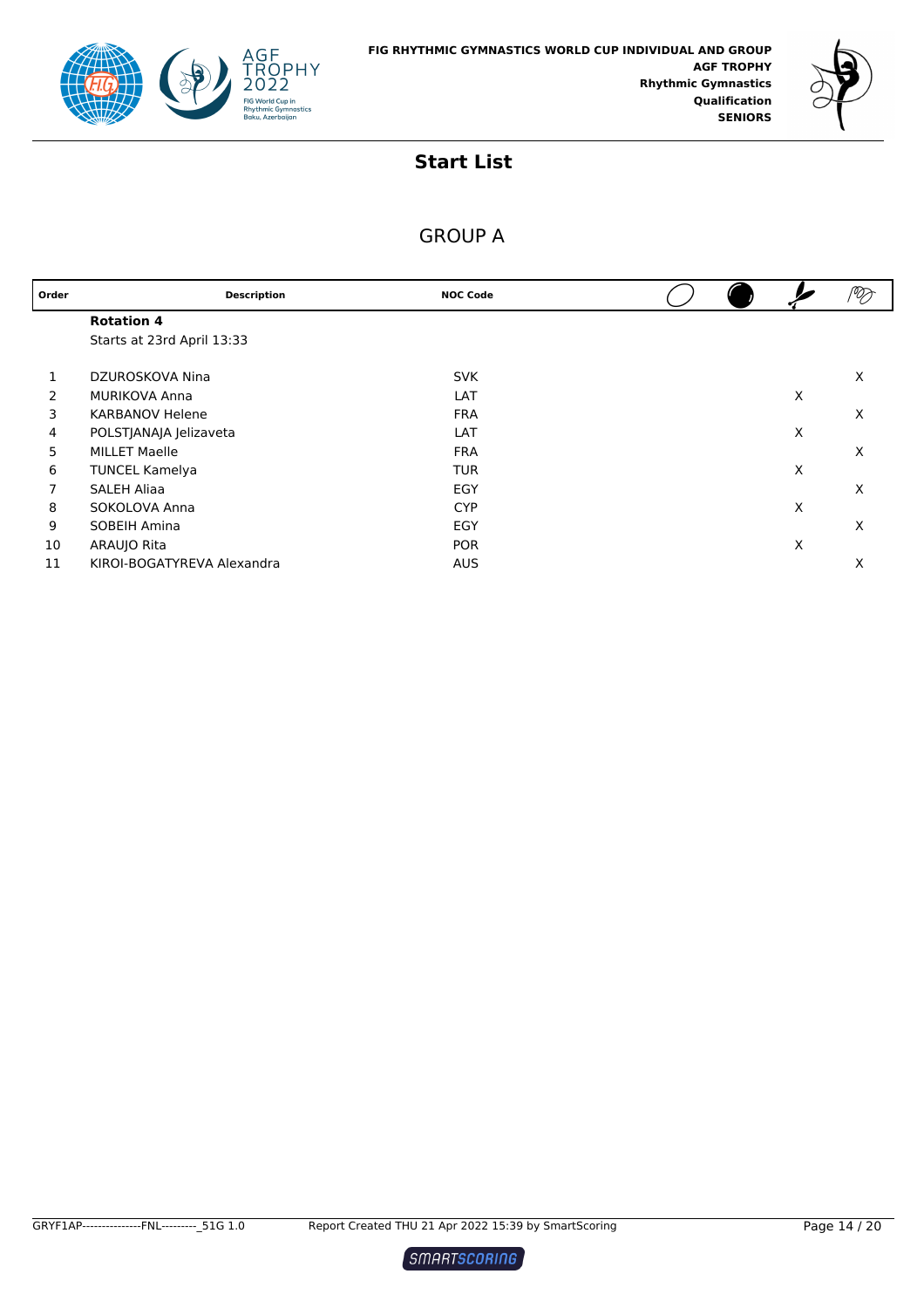



| Order | <b>Description</b>         | <b>NOC Code</b> |  |   | $\mathscr{D}_{\!\!\mathscr{D}}$ |
|-------|----------------------------|-----------------|--|---|---------------------------------|
|       | <b>Rotation 3</b>          |                 |  |   |                                 |
|       | Starts at 23rd April 15:00 |                 |  |   |                                 |
| 1     | KALEYN Boryana             | <b>BUL</b>      |  | X |                                 |
| 2     | <b>GANZORIG Gunchinmaa</b> | MGL             |  |   | X                               |
| 3     | <b>BREZALIEVA Eva</b>      | <b>BUL</b>      |  | X |                                 |
| 4     | <b>BALDASSARRI Milena</b>  | <b>ITA</b>      |  |   | X                               |
| 5     | JAMIL Elisabeth            | <b>FIN</b>      |  | X |                                 |
| 6     | RAFFAELI Sofia             | <b>ITA</b>      |  |   | X                               |
| 7     | ARBOLISHVILI Ketevan       | GEO             |  | X |                                 |
| 8     | KATZ Adi Asya              | <b>ISR</b>      |  |   | X                               |
| 9     | <b>KITA Sumire</b>         | <b>JPN</b>      |  | X |                                 |
| 10    | VEDENEEVA Ekaterina        | <b>SLO</b>      |  |   | X                               |
| 11    | YAMADA Aino                | JPN             |  | X |                                 |

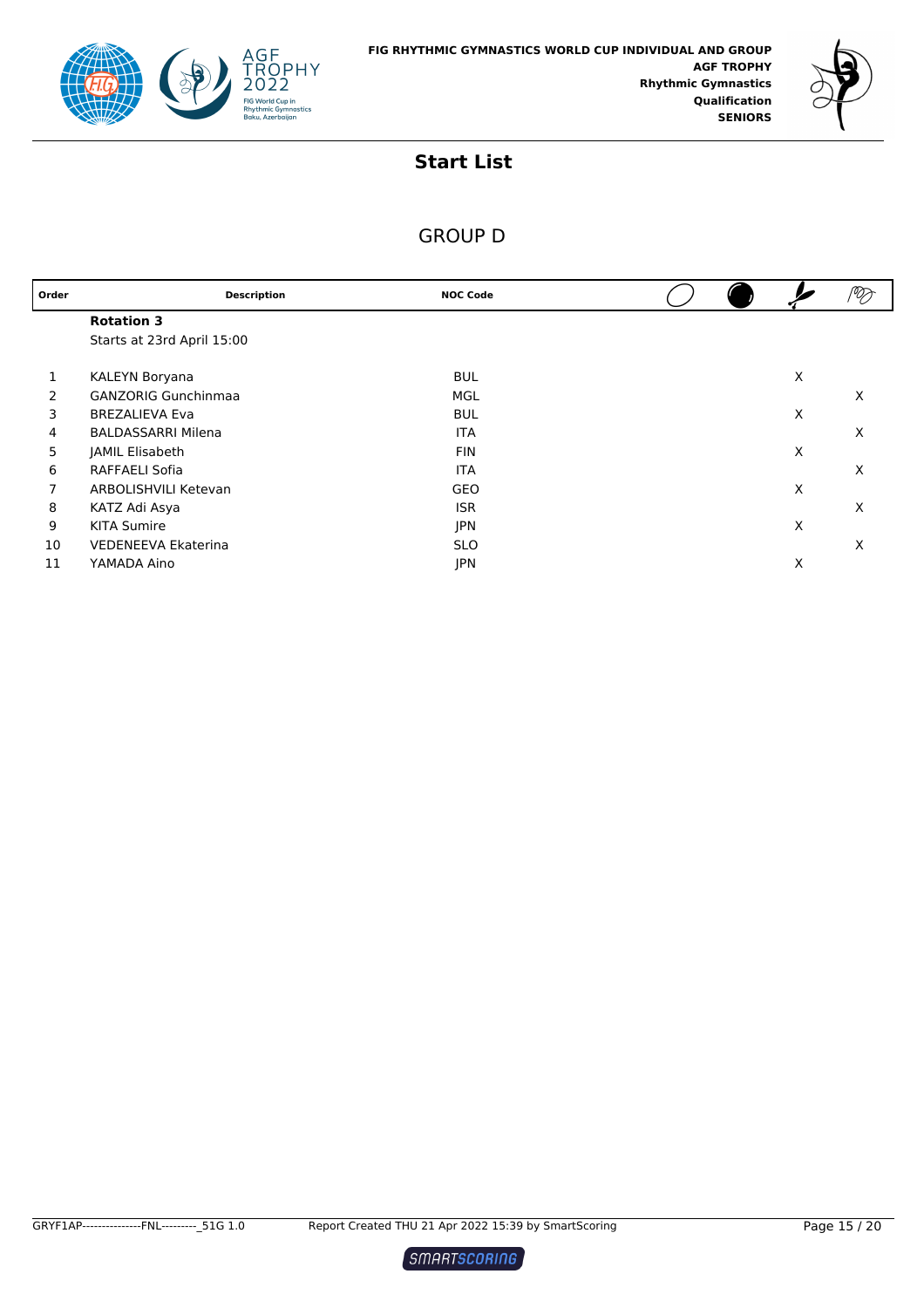



| Order | <b>Description</b>         | <b>NOC Code</b> |  |   |   |
|-------|----------------------------|-----------------|--|---|---|
|       | <b>Rotation 4</b>          |                 |  |   |   |
|       | Starts at 23rd April 15:33 |                 |  |   |   |
| 1     | KALEYN Boryana             | <b>BUL</b>      |  |   | X |
| 2     | <b>GANZORIG Gunchinmaa</b> | MGL             |  | X |   |
| 3     | <b>BREZALIEVA Eva</b>      | <b>BUL</b>      |  |   | X |
| 4     | <b>BALDASSARRI Milena</b>  | <b>ITA</b>      |  | X |   |
| 5     | JAMIL Elisabeth            | <b>FIN</b>      |  |   | X |
| 6     | RAFFAELI Sofia             | <b>ITA</b>      |  | X |   |
| 7     | ARBOLISHVILI Ketevan       | GEO             |  |   | X |
| 8     | KATZ Adi Asya              | <b>ISR</b>      |  | X |   |
| 9     | <b>KITA Sumire</b>         | <b>JPN</b>      |  |   | X |
| 10    | <b>VEDENEEVA Ekaterina</b> | <b>SLO</b>      |  | X |   |
| 11    | YAMADA Aino                | <b>JPN</b>      |  |   | X |

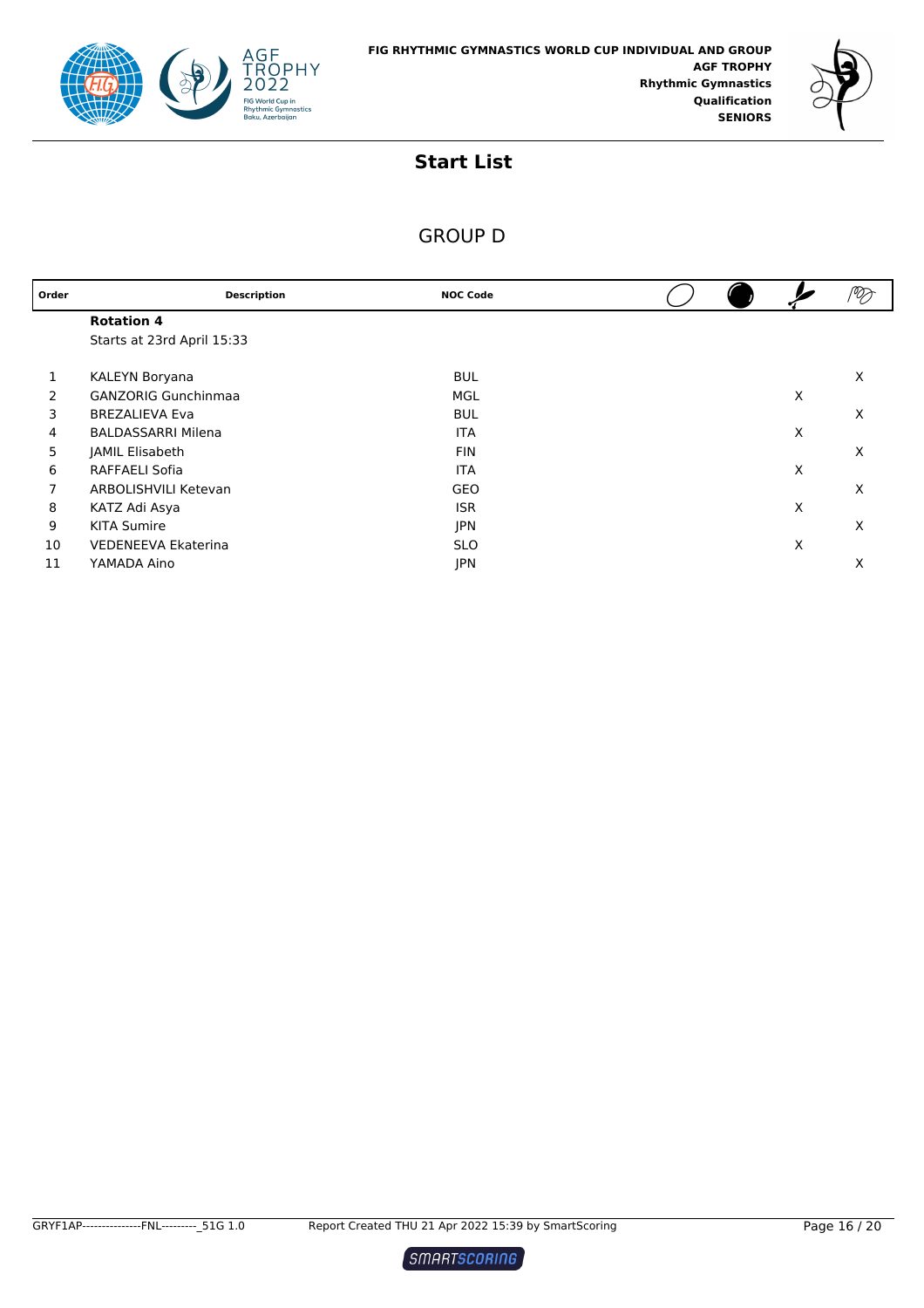



| Order | <b>Description</b>         | <b>NOC Code</b> |  |   |   |
|-------|----------------------------|-----------------|--|---|---|
|       | <b>Rotation 3</b>          |                 |  |   |   |
|       | Starts at 23rd April 16:06 |                 |  |   |   |
|       |                            |                 |  |   |   |
|       | NG Joe Ee                  | <b>MAS</b>      |  | X |   |
| 2     | <b>JALILOVA Arzu</b>       | <b>AZE</b>      |  |   | X |
| 3     | ROSZATYCKA Malgorzata      | <b>POL</b>      |  | X |   |
| 4     | AGHAMIROVA Zohra           | <b>AZE</b>      |  |   | X |
| 5     | <b>HEICHEL Emilia</b>      | <b>POL</b>      |  | X |   |
| 6     | IZABEKOVA Aisha            | <b>KGZ</b>      |  |   | X |
| 7     | <b>FRIZELLE Gemma</b>      | <b>GBR</b>      |  | X |   |
| 8     | <b>IKROMOVA Takhmina</b>   | <b>UZB</b>      |  |   | X |
| 9     | AMZAN Izzah                | MAS             |  | X |   |
| 10    | <b>KORNIYCHUK Cristina</b> | <b>ESP</b>      |  |   | Х |

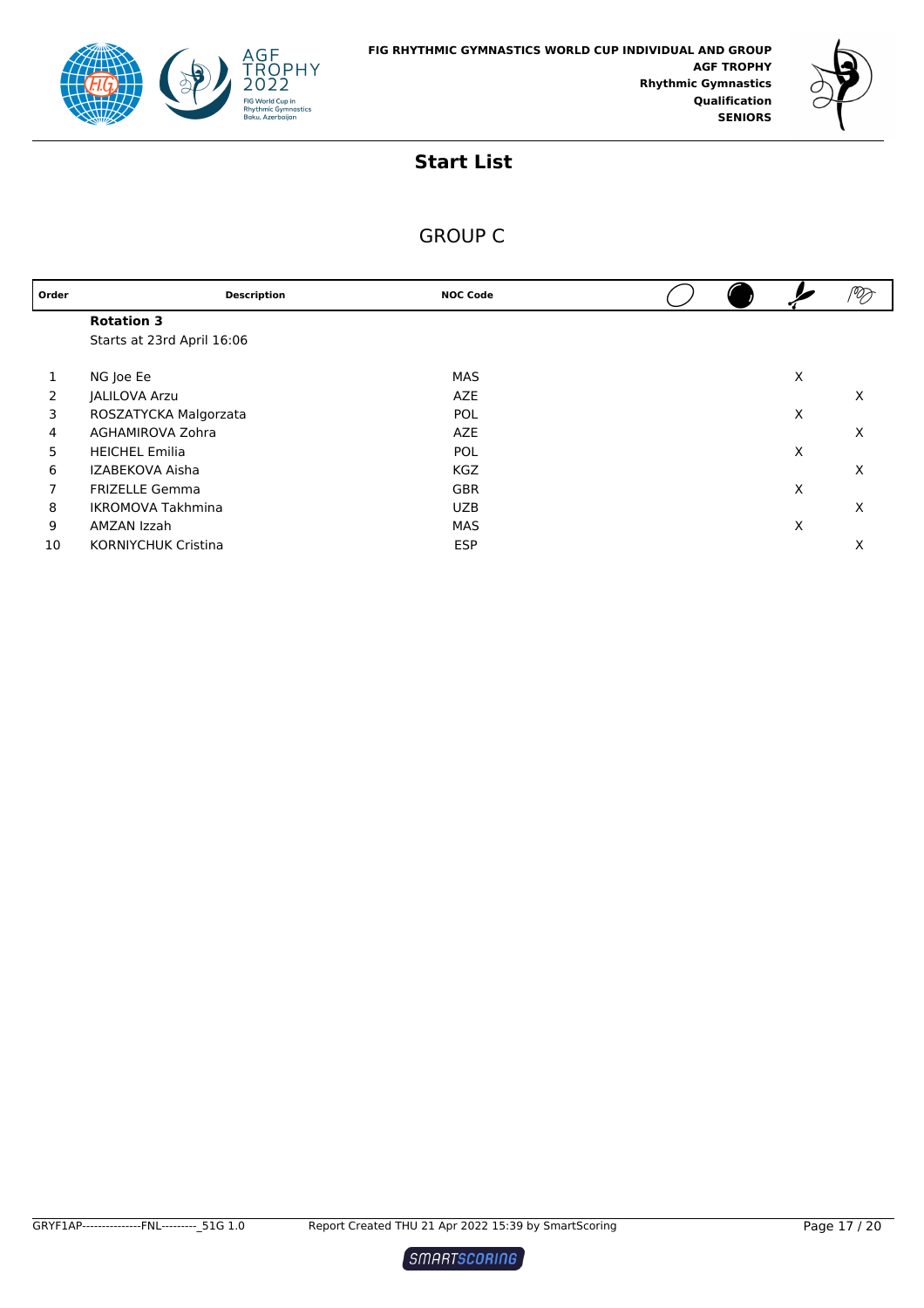



| Order | <b>Description</b>         | <b>NOC Code</b> |  |   | $\mathscr{D}_{\!\!\mathscr{D}}$ |
|-------|----------------------------|-----------------|--|---|---------------------------------|
|       | <b>Rotation 4</b>          |                 |  |   |                                 |
|       | Starts at 23rd April 16:36 |                 |  |   |                                 |
|       |                            |                 |  |   |                                 |
|       | NG Joe Ee                  | <b>MAS</b>      |  |   | X                               |
| 2     | <b>JALILOVA Arzu</b>       | <b>AZE</b>      |  | X |                                 |
| 3     | ROSZATYCKA Malgorzata      | <b>POL</b>      |  |   | X                               |
| 4     | AGHAMIROVA Zohra           | <b>AZE</b>      |  | Х |                                 |
| 5     | <b>HEICHEL Emilia</b>      | <b>POL</b>      |  |   | X                               |
| 6     | IZABEKOVA Aisha            | <b>KGZ</b>      |  | Х |                                 |
| 7     | <b>FRIZELLE Gemma</b>      | <b>GBR</b>      |  |   | X                               |
| 8     | <b>IKROMOVA Takhmina</b>   | <b>UZB</b>      |  | X |                                 |
| 9     | AMZAN Izzah                | MAS             |  |   | X                               |
| 10    | <b>KORNIYCHUK Cristina</b> | <b>ESP</b>      |  | Х |                                 |

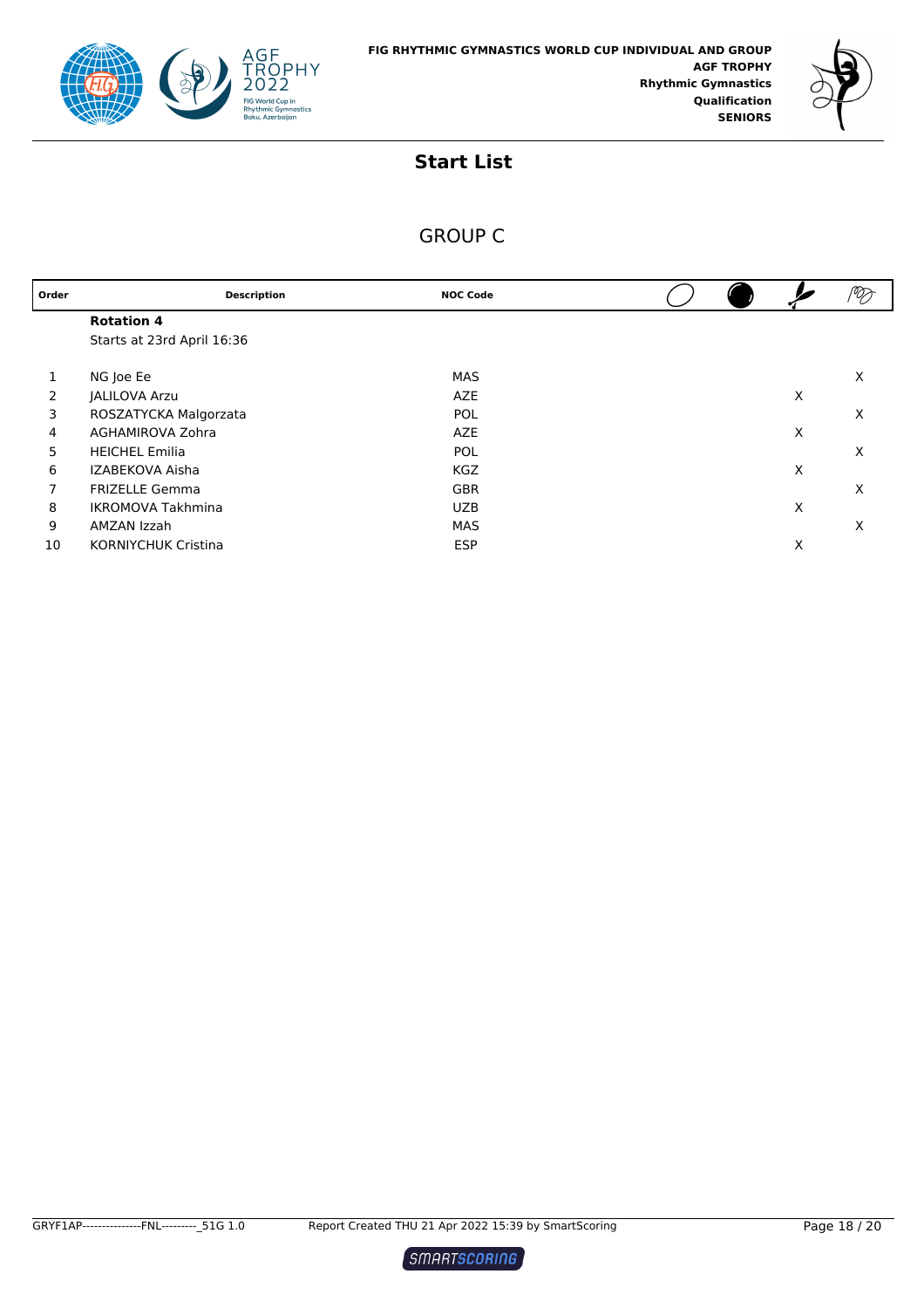



| Order          | <b>Description</b>         | <b>NOC Code</b> | ថ⊈<br> |
|----------------|----------------------------|-----------------|--------|
|                | <b>Rotation 2</b>          |                 |        |
|                | Starts at 23rd April 17:30 |                 |        |
|                |                            |                 |        |
|                | <b>GEORGIA</b>             | <b>GEO</b>      | Х      |
| 2              | <b>FINLAND</b>             | <b>FIN</b>      | X      |
| 3              | <b>SPAIN</b>               | <b>ESP</b>      | X      |
| $\overline{4}$ | AZERBAIJAN                 | <b>AZE</b>      | X      |
| 5              | SLOVAKIA                   | <b>SVK</b>      | X      |
| 6              | ISRAEL                     | <b>ISR</b>      | X      |
| 7              | <b>GERMANY</b>             | <b>GER</b>      | Χ      |